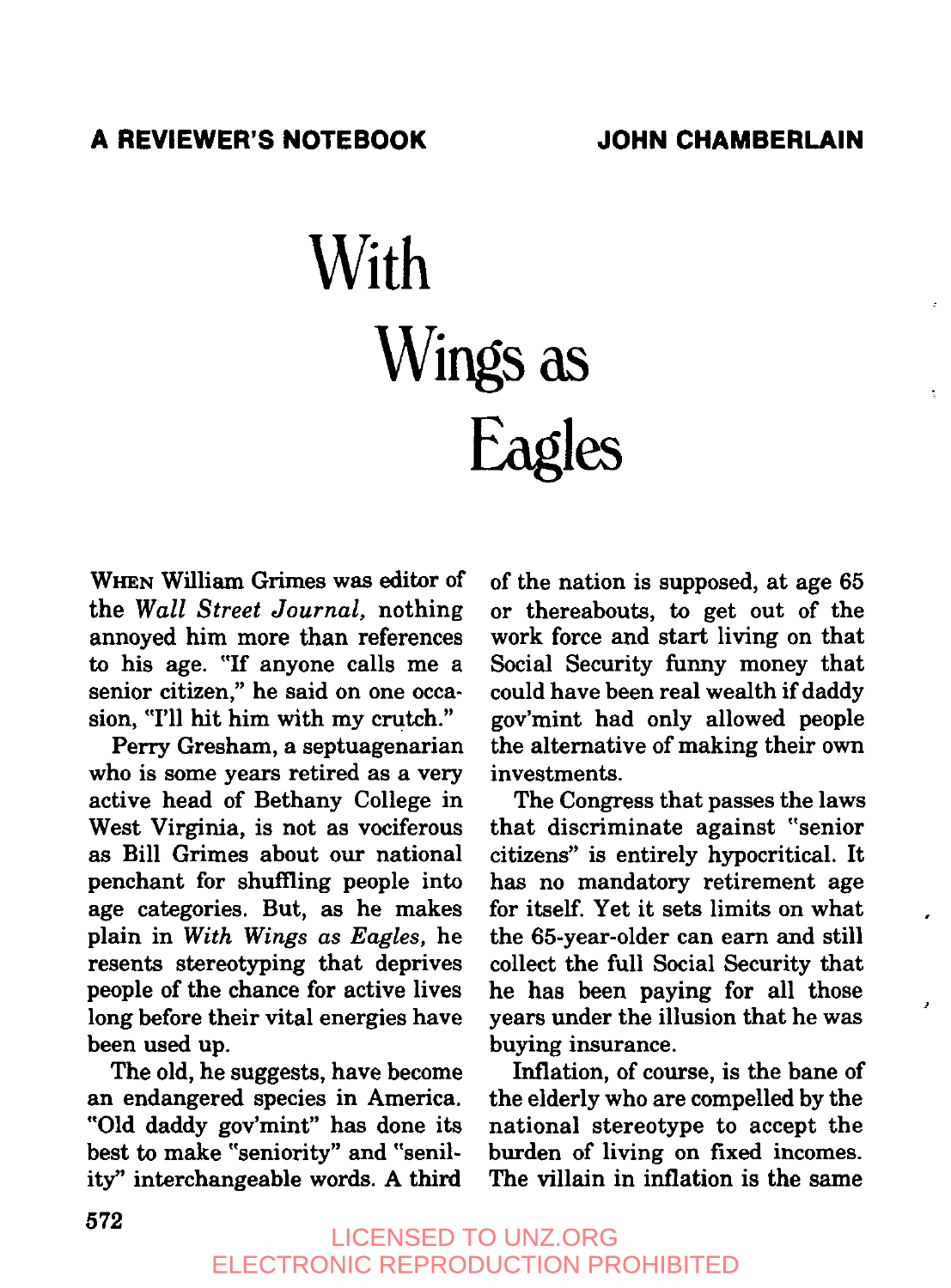government that has decreed an arbitrary cutoff for people in the working force.

In California, Old Man Jarvis, himself an exciting and energetic septuagenarian, actually succeeded in doing something about the two jaws of the "vise" (rising prices and increasing taxes) that work such hardship on those on fixed incomes. The Jarvis crusade against the property tax is a heartening harbinger. Following the California example, the elderly can, as Perry Gresham says, "mobilize for less government instead of more, for fewer taxes instead of more benefits."

Meanwhile Perry Gresham is not waiting on the tax rebellion to do something for people. Like Leonard Read, he believes in exemplarity. He discovered, on a rainy night in St. Louis when he was making notes for a speech on "Life Begins at Seventy," that he had all too negligently accepted a scenario of the human life-cycle that put him on a plateau that must give way to slow

4

decline and death. It suddenly occurred to him that life was a matter of several peaks of achievement, not merely one. Perry Gresham speaks of experiencing something he calls "the surge of the sixties." It was equivalent to the athletes' second wind.

The concept of new surges sent Perry Gresham to the history books. He discovered that six of Plato's greatest dialogues were written in the two decades before his death at 79. Socrates was cut off at age 70 by a rigged court that had condemned him to death for being all too effective as a teacher. Goethe wrote some of his greatest poetry in his seventies. Benjamin Franklin was active in the Constitutional convention in his eighties. To come closer to home, Henry Hazlitt writes as clearly and cogently about economics in his eighties as he did in his fifties.

Life, says Perry Gresham, is duration. The concept was Henri Bergson's, who thought that aging persons, who had greater reservoirs of experience from which to draw,

**With Wings as Eagles (163 pages) is published by** Anna Publishing, Inc., P.O. Box 4778, Winter Park, Florida 32793. The hardbound edition at \$10.95 may be ordered directly from the publisher. The attractive paperbacked edition is also available from:

> The Foundation for Economic Education, Inc. Irvington-on-Hudson, N.Y. 10533 paperback, single copy \$5.95 10 copies or more, each \$4.00

## LICENSED TO UNZ.ORG ELECTRONIC REPRODUCTION PROHIBITED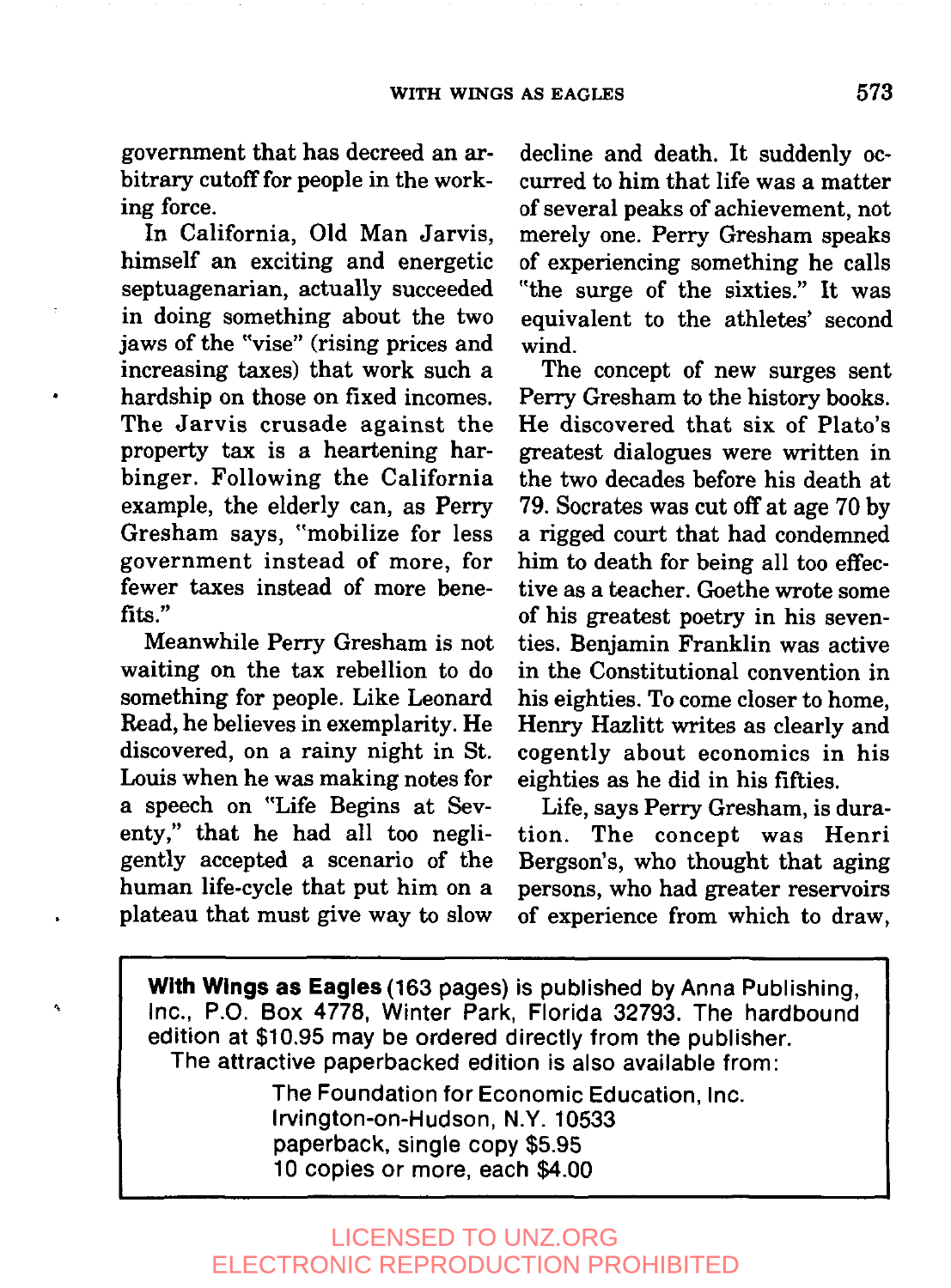*Fierce no more is the spectre of old age I now see life as a series of renewals Senility is for those who abuse the body Or fail to qualify for renewal Despondency is for those who fail to find new challenges Loneliness is for those who fail to cultivate new friends Despair is for those who have lost their nerve I have faced all these spectres and I have defeated them With eagle wings I soar above them Old age is truly better than youth or middle years I have earned the right to be wise And to enjoy the inner splendor which has replaced The external concerns of the busiest years.*

### **PERRYE. GRESHAM**

could contribute much to creative evolution. Pondering Bergson on duration and his own experience with the "surge of the sixties," Perry Gresham decided that men could be betrayed by defective images. Some of the images are mechanical. There is, for instance, the "old-car" theory. An old car can take just so many repairs. Brakes can be relined, even new engines may be substituted, but bodies nevertheless wear out in the allotted time.

Biological images can be just as discouraging. There is the "old-tree" theory. Eventually the sturdiest tree trunk must become a rotting log returning to the earth.

Perry Gresham discovered that if he rejected mechanical and biological images in favor of his "surge" theory, life became a matter of successive renewals. The title of his book comes from the Prophet Isaiah: "But they that wait upon the Lord shall renew their strength; they shall mount up with wings as eagles." The fear of death is a "disease of Europe." It is what comes of faulty images, such as that of the "old car" or the "old tree." But if one is willing to "wait upon the Lord"

ż,

# LICENSED TO UNZ.ORG ELECTRONIC REPRODUCTION PROHIBITED